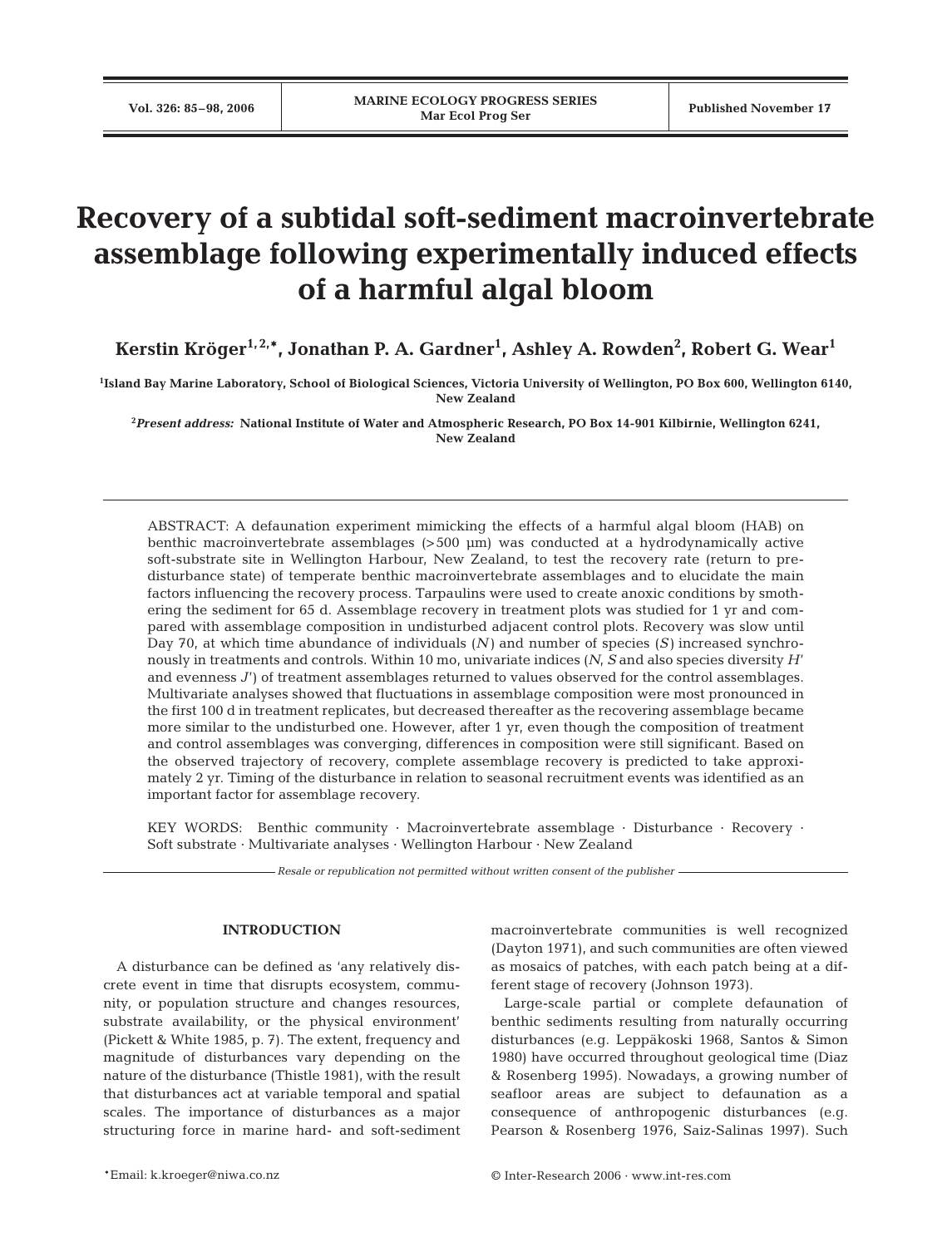defaunations are of wide-reaching consequence for ecosystem functioning, particularly in shallow coastal areas where benthic macroinvertebrates are of vital importance as food for fish species, many of which are exploited commercially (Beukema et al. 1999).

Benthic macroinvertebrate assemblages tend to recover from partial or complete defaunation due to natural, anthropogenic and experimental disturbances to a state similar to that of assemblages in adjacent undisturbed sediments (Thrush & Whitlach 2001). Indeed, much of the evidence assembled from aquatic temperate systems points to recovery periods of <3 yr (Niemi et al. 1990). Hence, benthic macroinvertebrate assemblages generally exhibit high resilience (= short periods of time required to return to equilibrium) towards disturbance. However, recovery might also lead to a state where the recovered assemblage differs from the original one, depending on the disturbance history of the assemblage, the spatial and temporal scales (O'Neill 1999) and timing of the disturbance (Thrush & Whitlach 2001). Current models of recovery processes in soft-sediment assemblages predict such processes via a specific sequence of successional stages tending towards higher system complexity (Pearson & Rosenberg 1976, 1978, Rhoads et al. 1978). These models are often limited in their applicability because they do not generally account for the frequently observed variability in recovery processes (Zajac & Whitlach 1982, Smith & Brumsickle 1989). Such variability is foremost due to the influences of seasonality (Ford et al. 1999), hydrodynamics (Günther 1992), mobility of recolonising species (Whitlach et al. 1998, Thrush & Whitlach 2001) and biotic interactions (Rhoads 1974) on the recovery processes. Specifically, benthic recovery processes following toxic plankton blooms in the Skagerrak-Kattegat area (Olsgard 1993) and in Wellington Harbour, New Zealand (Wear & Gardner 2001, Kröger 2003, Kröger et al. 2006) did not reflect the predictions of the succession models mentioned, because a transient dominance of opportunistic species did not occur in the recovery processes. Additionally, current succession models do not take the spatial scale and intensity of the disturbance into account (Smith & Brumsickle 1989, Norkko et al. 2006) and assume a state of complete defaunation caused by the disturbance (Zajac 1999, Platt & Connell 2003).

On a small spatial scale, manipulative experiments detailing recovery processes after sediment defaunation have been reported (e.g. Snelgrove 1994), but difficulties arise when applying the results of these studies to larger spatial scales because factors controlling recovery are likely to be scale-dependent (Thrush et al. 1996, Whitlach et al. 1998). The extensive macrobenthic die-off caused by a bloom of the naked dinoflagellate *Karenia brevisulcata* in Wellington Harbour in 1998 operated at a relatively large spatial scale (Wellington Harbour = ca. 85  $km^2$ , and much of it was affected), and although meso-scale  $(1 \text{ to } 100 \text{ m}^2)$ manipulative experiments of benthic recovery processes have been conducted elsewhere (Thrush et al. 1996, Beukema et al. 1999, Dittmann et al. 1999), such experiments were situated on intertidal sand flats; thus, their applicability to subtidal recovery processes might be limited. To the best of our knowledge, no studies of meso-scale complete defaunations and their effects on benthic macroinvertebrate assemblages have been carried out in a temperate subtidal region. This is not surprising, given that manipulative experiments in the subtidal are difficult to conduct when the processes of interest are to be tested on large spatial and/or temporal scales.

Therefore, the need exists for experimental determination of recovery trajectories of subtidal macroinvertebrate assemblages following large-scale disturbances such as harmful algal blooms (HABs), especially in view of the increasing occurrence of such blooms on a global scale (Hallegraeff 1993). The present experiment, conducted in Wellington Harbour where subtidal macroinvertebrate assemblages were detrimentally affected by a toxic algal bloom in 1998 (for details see Chang et al. 2001, Wear & Gardner 2001; for details of long-term assemblage recovery see Kröger et al. 2006), mimicked the effects of such a bloom on the benthos — i.e. mass mortality — but without actually creating a bloom. Smothering of the sediment surface was used to induce a benthic die-off that resulted from oxygen depletion, a common consequence of plankton blooms owing to the accumulation and decomposition of large amounts of organic matter in the form of phytoplankton and organisms killed by the bloom (Hallegraeff 1993).

Such an accumulation of organic matter was indeed observed following the Wellington Harbour toxic plankton bloom in 1998 (Wear & Gardner 2001). Any toxic effect of this accumulation on infaunal macroinvertebrate assemblages would have been very short-lived due to the rapid disintegration of the neurotoxin after the bloom's collapse (H. Chang pers. comm.); hence we feel our method of mimicking the effects of this HAB by smothering is justified. Thus, following an experimentally induced defaunation event, the present study aimed to test the hypothesis that benthic macroinvertebrate assemblage composition at a hydrodynamically exposed site changes in a sequential pattern over time, and that recovery is achieved in 1 yr. In the context of this experiment, complete recovery is defined as the state at which no significant differences can be detected in univariate diversity parameters (abundance [*N*], number of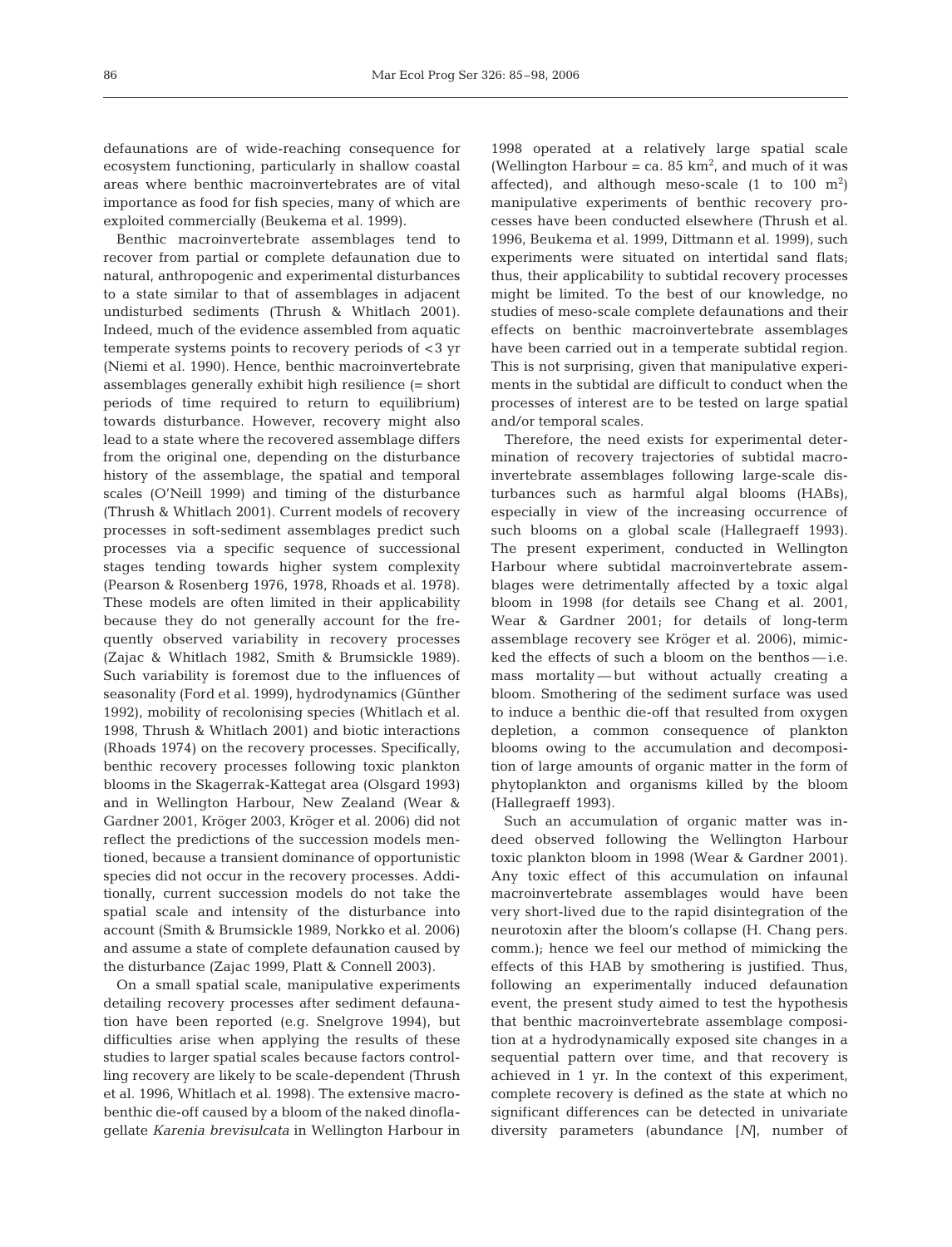species [*S*], Shannon-Wiener's diversity index [*H*'], biomass) or in assemblage composition between the ambient undisturbed and the disturbed benthic macroinvertebrate assemblages. The testing of such a rapid rate of community recovery at the experimental site in Wellington Harbour is based on observations of high resilience among communities that experience frequent physical disturbances at inter- and subtidal hydrodynamically active sites (e.g. Schratzberger & Warwick 1998), specifically in Wellington Harbour (Kröger et al. 2006).

## **MATERIALS AND METHODS**

**Study site.** The experiment was located close to Matiu-Somes Island in Wellington Harbour, New Zealand (41° 15' 33 S, 174° 51' 48 E). Wellington Harbour is a temperate, semi-enclosed embayment (ca. 85 km2 ), linked in the south to coastal Cook Strait via a single channel. Mean water depth of the harbour is 14 m, with a maximum depth of 32 m south-west and south-east of Matiu-Somes Island (Heath 1977). Tides are semi-diurnal and small with a maximum amplitude of 1.5 m.

The experiment was initiated in the same season (austral autumn: March to May) as the 1998 toxic algal bloom, and in a section of the harbour where bloom cell concentrations had been high (Chang et al. 2001). The study site was shallow (7 to 9 m water depth) and relatively exposed to prevailing north-westerly winds. The extremely poorly sorted sandy sediment reported by Van der Linden (1967) for this area indicates a wind-driven high-energy wave regime. Preliminary diving examination of the study site revealed sandy sediment interspersed with small pebbles, whole shells and coarse shell fragments and some small boulders. Organic matter content was low at  $1.9\%$  (±0.17 SD; n = 6; samples collected in January 2001 before commencement of experiment). The starfishes *Patiriella regularis* and *Coscinasterias calamaria* and the sea cucumber *Stichopus mollis*, all conspicuous surface dwellers, were commonly encountered during preliminary examination of the site.

**Experimental set-up and sampling.** Heavy plastic tarpaulins  $(5 \times 5 \text{ m})$  were used to cover each of 3 plots of sediment to prevent water flow over the sediment surface, thereby generating an anoxia-induced die-off of the benthos. The 3 tarpaulin-covered plots are referred to as 'treatments', whereas the 3 reference plots are referred to as 'controls'. Controls were of the same area as treatments, but received no tarpaulin cover. A linear systematic design was chosen to allocate sites as either treatments or controls, i.e. treatments alternated with controls. Plots were separated

by 5 m. Treatments were prepared by removing a small number of small boulders to facilitate a 'tight fit' of the tarpaulins over the sediment and to prevent their puncturing. Controls were prepared in the same way. Tarpaulins were rolled out on the treatment plots by divers on 11 January 2001 and were weighted down by anchor chains. The fit of the tarpaulins on the sediment was checked by divers 1 wk after set-up of the experiment and ca. fortnightly from then onwards. Tarpaulins were removed after 65 d on 6 April 2001, a period long enough to result in oxygen deficiency in the upper sediment layers.

**Sampling times***.* Pre-disturbance biological samples were collected 1 d before the tarpaulins were deployed. However, these samples could not be analysed because residues of different samples were inadvertently mixed, thus ruling out any quality control. To permit detection of a peak of abundance of opportunistic species in the initial recovery phase as predicted by various models of community recovery, sampling frequencies were high at the beginning of the experiment and then extended to longer intervals. Deteriorating weather immediately after removal of the tarpaulins prevented us from determining whether the sediment was anoxic and if defaunation had occurred. Thus, the first samples were taken ca. 24 h after removal of the tarpaulins (Day  $1 = 7$  April 2001). Samples were subsequently collected on 10 separate occasions (Day  $6 =$ 12 April 2001, Day 18 = 24 April 2001, Day 39 = 15 May 2001, Day 70 = 15 June 2001, Day 100 = 15 July 2001, Day 156 = 9 September 2001, Day 218 = 10 November 2001, Day 319 = 19 February 2002 and Day 378 = 19 April 2002 after the initiation of the experiment).

**Sediment analyses.** Organic matter content of the sediment was measured to establish whether organic enrichment had occurred as a consequence of the benthic die-off (Hallegraeff 1993). Separate sediment core samples (core diameter 4.2 cm, penetration depth 10 cm;  $n = 4$  per plot) were taken on each sampling day (except on Day 70, due to deteriorating weather) adjacent to the biological samples. Around 25 g of sediment from the top of each core were homogenised, dried (3 d, 60°C) and weighed, and the organic matter determined as percent loss on ignition  $(24 \text{ h}, 450^{\circ}\text{C})$ .

**Biological analyses.** Diver-operated circular PVC corers (core diameter 7.5 cm, penetration depth 11 cm; n = 4 per plot per sampling occasion) were employed to obtain biological samples. To prevent potential edge effects (sediment might not have been as anoxic at plot edges as in centre), samples were taken haphazardly within a 2 m circumference of a central marker in each plot, i.e. the sampling area of each plot was ca.  $12.6 \text{ m}^2$ . Care was taken to avoid areas where depressions in the sediment indicated previous sampling. Once on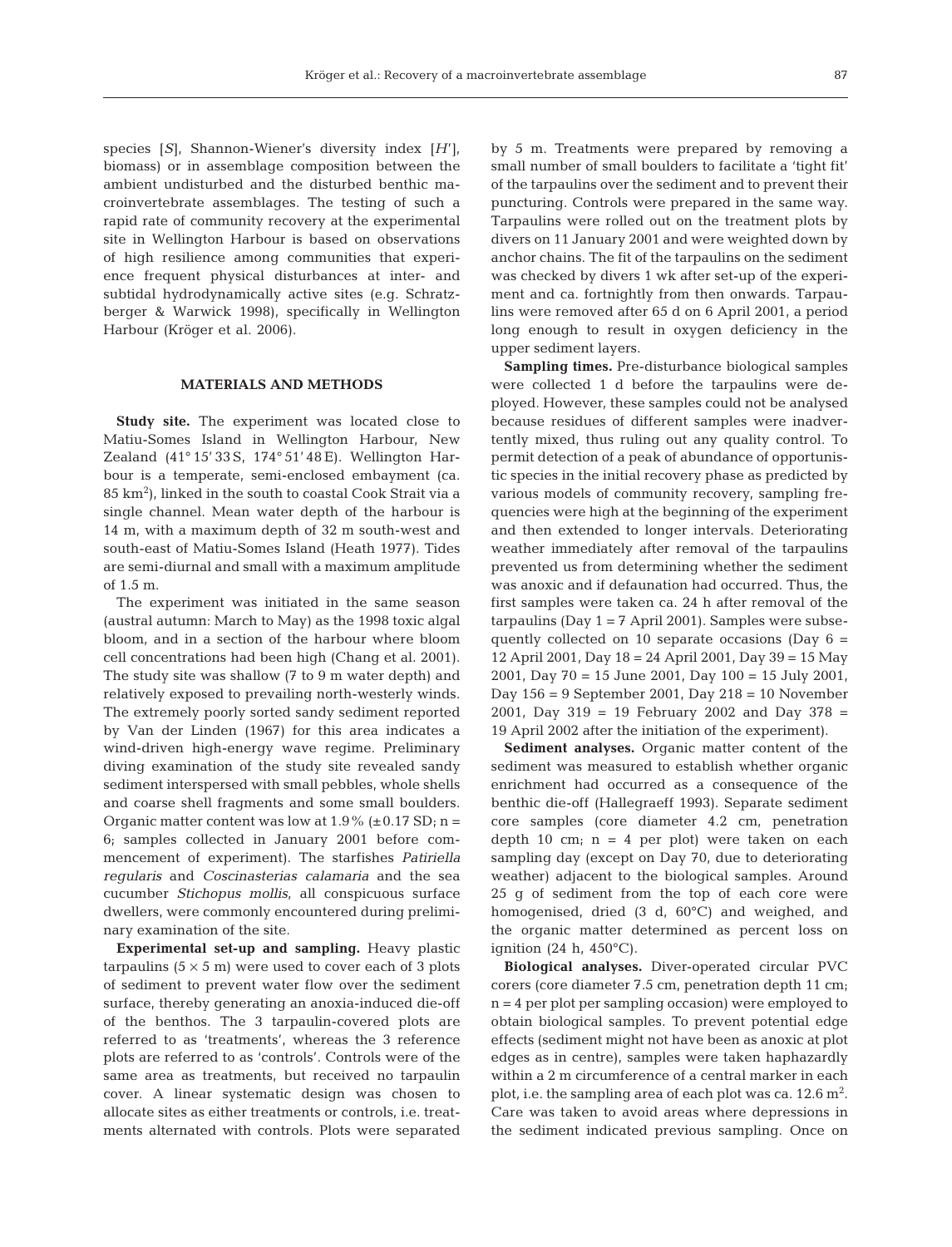board the RV 'Raukawa Challenger', cores were transferred to pre-labelled ziplock plastic bags. In the laboratory, the samples were washed immediately through a 500 µm mesh using seawater and fixed in a boraxbuffered formalin solution (6%) for a minimum period of 24 h. Samples were rinsed in freshwater before being transferred to 70% ethanol, to which Rose Bengal was added to aid the sorting process. While the use of a 500 µm sieve meant that most larval and some post-larval stages were not retained, the retention of all biota >500 µm is considered sufficient to address the questions of rate and trajectory of assemblage recovery.

Specimens were identified to the lowest possible taxonomic level. Where identification to species level was not possible, the concept of 'morphospecies' was employed (morphologically distinct individuals were treated as distinct species). Specimens were counted and their dry-blotted alcohol wet weight recorded to an accuracy of  $\pm 0.001$  g. If the biomass was too small to be registered by the balance, a nominal weight of 0.001 g was automatically recorded for the particular specimen(s). Molluscs were weighed with their shell. A reference collection of all species encountered in the samples was established to aid in consistency of identifications.

**Data analyses.** *Univariate analyses:* The following diversity indices were calculated for each core sample using the software package PRIMER (Clarke & Gorley 2001): abundance (*N)*, number of species (*S)*, Shannon-Wiener diversity index (log*e*) (*H*') and Pielou's evenness index (*J*'). Univariate analysis was used to determine differences in these indices between control and treatment plots over time and in % organic matter (%OM) (STATISTICA 7.0). Data (averaged per plot) were checked for ANOVA assumptions of normality (Shapiro-Wilks test) and homoscedasticity of variances (Cochran's test). Where assumptions were violated, analyses were conducted on rank-transformed data. Percentage data (%OM) were arcsine-transformed. A 2-factorial ANOVA model with the categorical factors 'treatment' and 'sampling day' was used in order to investigate differences between control and treatment plots over time ( $p < 0.05$ ). Whenever a significant interaction term occurred, differences between controls and treatments were investigated for each sampling day separately using Tukey's Honestly Significant Difference (HSD) tests.

*Multivariate analyses:* PRIMER was also used for multivariate analyses of macroinvertebrate assemblage composition. Two treatment samples with 0 abundance (Days 1 and 6) were omitted from such analyses because the similarity between 2 samples with 0 abundance is not defined. Relative production (*P)*, a combination of abundance (*N)* and biomass (*B)*, is an especially suitable response unit to environmental perturbation (Clarke & Warwick 2001) and was approximated using the allometric equation:

$$
P = (B / N)^e \times N
$$

where *e* is the average exponent of the regression of annual production on body size for different phyla of macrobenthic invertebrates ( $e = 0.88$  for polychaetes, 0.64 for crustaceans, 0.72 for molluscs and 0.73 for the remaining taxa) (Brey 1990). For all multivariate analyses, production data were 4th-root transformed, allowing a wider view of the assemblages by decreasing the influence of numerically- or biomass-dominant taxa (Clarke & Green 1988, Olsgard et al. 1997). Biomass is often highly spatially variable, and thus data incorporating biomass require a more severe transformation (Clarke & Warwick 2001).

Non-metric multidimensional scaling (MDS) ordinations were plotted for control and treatment assemblage samples (averaged for each sampling day) and the sample points were linked in temporal order to visualise the degree of seriation, i.e. recovery. Two-way crossed analysis of similarity (ANOSIM; Warwick et al. 1990) was performed to test for significant differences in macroinvertebrate assemblage composition between the *a priori* groupings of samples. Samples were allocated to the factors 'treatment' (with levels 'treatment' and 'control') and 'sampling day' (with levels 1, 6, 18, 39, 70, 100, 156, 218, 319, 378). The null-hypotheses tested were  $(H<sub>0</sub>1)$ no difference in macroinvertebrate assemblages between control and treatment plots, allowing for differences among sampling days, and  $(H<sub>0</sub>2)$  no difference in macroinvertebrate assemblage composition among sampling days, allowing for differences between control and treatment plots. A 1-way ANOSIM analysis (Clarke & Green 1988) was performed to determine whether complete assemblage recovery was achieved in treatment samples. The null hypothesis (no difference between control and treatment assemblages) was tested in pairwise comparisons of control and treatment samples for each sampling day.

Similarity percentage analysis (SIMPER; Clarke 1993) was employed to assess compositional similarity and dissimilarity for control and treatment assemblages (averaged for each sampling day), and to identify the main species contributing to any dissimilarity between control and treatment assemblages for (1) each sampling day and (2) consecutive sampling days (for treatment assemblages only). The Index of Multivariate Dispersion (IMD; Warwick & Clarke 1993) calculates the relative difference in the variability of replicate samples between groups. The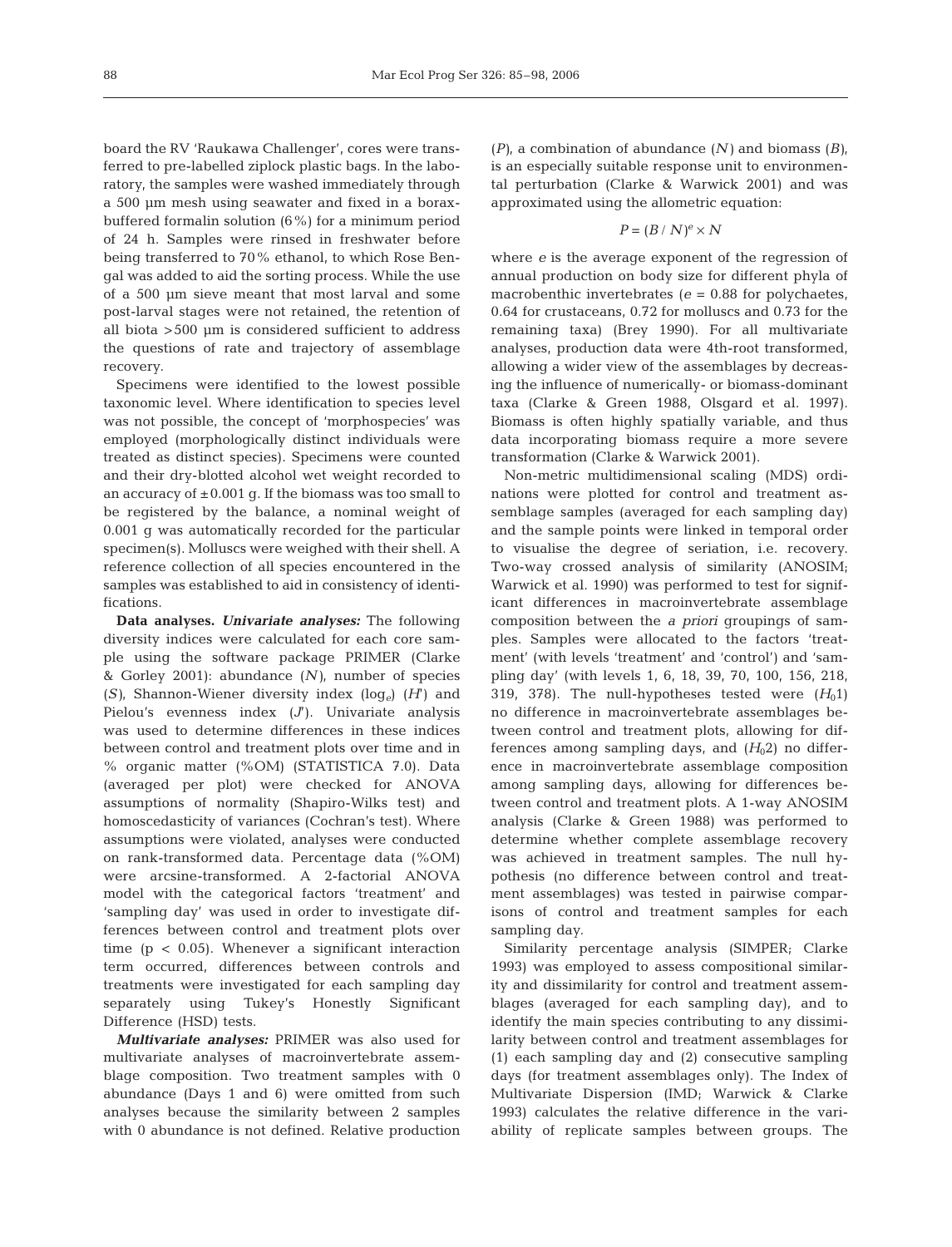IMD was applied as a measure of disturbance stress following Warwick & Clarke's (1993) underlying assumption that increased variability in the multivariate structure of faunal assemblages is a sign of perturbation. The Index of Multivariate Seriation (IMS; Clarke et al. 1993) was used to detect assemblage responses to such stress. Variability was expressed as relative dispersion for control and treatment assemblages for each sampling day, and as IMD for pairwise comparisons of control and treatment assemblages for every sampling day. The IMS (expressed as Spearman's rank correlation  $\rho_S$ ) was applied as a measure of the extent to which changes in control and treatment assemblages conform to a monotonic sequence of compositional change.

#### **RESULTS**

### **Sediment analyses**

After removal of the tarpaulins, divers reported black surface sediment at the centre of the treatment plots, indicating anaerobic conditions. No signs of recent bioturbation were visible in the treatments; that is, although many burrows were present, no recently ejected, lighter coloured substrate was seen around these openings. Subsurface sediment taken from treatment plots was much darker in colour than sediment from control plots, the difference remaining visible until at least Day 156. Mean %OM ranged between 1.8 and 2.4% (Fig. 1). No significant Treatment  $\times$  Sampling day interaction occurred (p = 0.3887, df = 8,  $F = 1.10$ ; Table 1), and %OM was significantly higher in treatments than in controls (p < 0.001, df = 1,  $F = 16.97$ .



Fig. 1. Organic matter content (%) for control and treatment samples. Values given are means of 3 sampling plots  $(\pm SE)$ . Control and treatment samples were taken on the same days (see 'Materials and methods') but symbols are slightly offset for ease of reading

## **Biological analyses**

Overall, 15 810 individuals belonging to 125 (putative) species were obtained from 228 core samples taken on 10 sampling occasions between April 2001 and April 2002. The majority of individuals (62.6%) were found in controls. The overall total biomass of control and treatment samples was 589.3 g, with 86.3% of the biomass extracted from control samples. Control and treatment samples contained a total of 110 species each, with 15 species encountered only in controls and 14 species only in treatments (see Appendix 1, available as Supplementary Material at www.int-res.com/articles/suppl/m326p085\_app.pdf).

#### **Univariate diversity indices and species analyses**

The immediate effects of the experimentally induced disturbance were evident in the lower values of *N*, *S*, biomass and *H*' and the higher values of *J*' in treatments compared to controls (Fig. 2). *N* and *S* increased in treatments from Day 70 onwards, whereas in controls an increase did not occur until Day 100. From Day 319 onwards, *N* was higher in treatments than in controls. The change in *S* was similar, with *S* being lower in treatment plots until Day 218, when highest values for *S* were recorded in both control and treatment plots. On Day 1 mean total biomass per core was ca. 85% lower in treatments than in controls, and remained low in treatments for the duration of the experiment. Variability in biomass among replicate samples was considerable in both controls and treatments, with high values being mainly caused by the occurrence of shelled molluscs such as *Gari stangeri*, *Trochus tiaratus* and *Maoricolpus roseus roseus*. *H*' generally displayed the same trend as *N* and *S*, except that the maximum for *H*' was reached earlier in controls (Day 156) than in treatments (Day 218). *J*' was generally higher and changed to a greater extent in treatments than in controls. Whereas the decreasing values of *J*' in treatments from Day 156 onwards were indicative of the rising dominance of the actinian *Scolanthus* sp. and the polychaetes *Owenia petersenae* and *Barantolla* sp., *J*' was low in controls (~0.7) and varied little throughout the course of the experiment, indicating the continuous dominance of *Barantolla* sp. (Fig. 3).

Differences between control and treatments were highly significant for all 5 indices (Table 1). Significant interactions were detected for  $N$  ( $p < 0.001$ , df = 9,  $F =$ 7.166), *S* ( $p < 0.001$ , df = 9,  $F = 8.418$ ), *J'* ( $p = 0.0201$ , df = 9, *F* = 2.56) and *H*' (p = 0.0013, df = 9, *F* = 5.092), but not for biomass ( $p = 0.4572$ ,  $df = 9$ ,  $F = 0.99$ ). Thus, analyses for differences with time were conducted only for *N*, *S*, *H*' and *J*' (Table 1). Mean *N* and *S* were significantly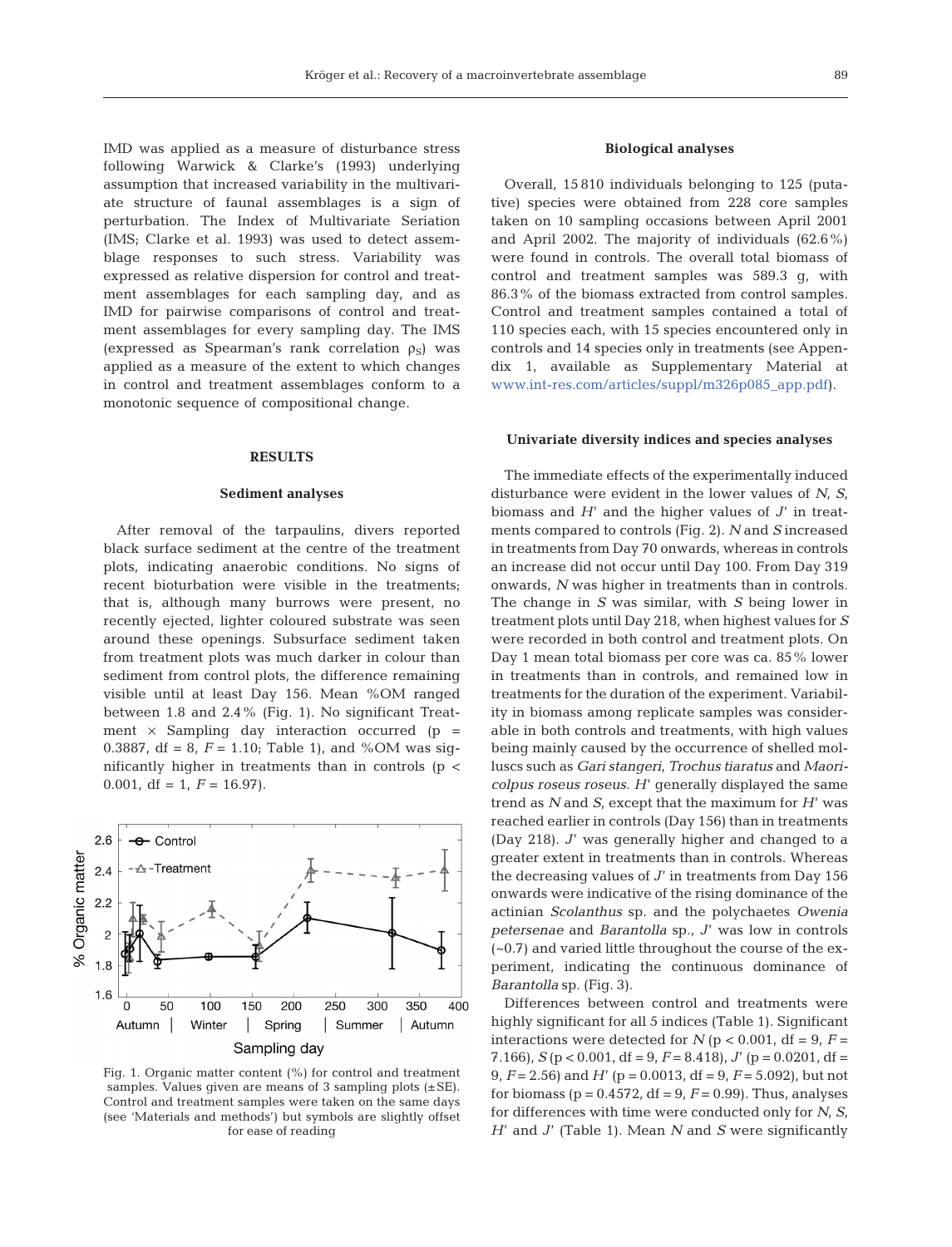Table 1. ANOVA results (p *<* 0.05) for effects of 'treatment' and 'sampling day' on % organic matter (% OM) abundance (*N* ), number of species (*S* ), biomass (*B* ), Shannon-Wiener's diversity index (*H*') and Pielou's evenness index (*J*' ). Where a significant interaction (Treatment  $\times$  Sampling day) occurred, p value for each sampling day (control vs. treatment) is given. Data for *N*, *S* and *J*'*:* rank-transformed; %OM: arc-sine transformed

| Variable<br>Factor                                                                | p value                          | Sampling<br>day                                                        | p value                                                                                |
|-----------------------------------------------------------------------------------|----------------------------------|------------------------------------------------------------------------|----------------------------------------------------------------------------------------|
| $%$ OM<br>Treatment<br>Sampling day<br>Treatment $\times$ Sampling day            | 0.0002<br>0.0141<br>0.3887       |                                                                        |                                                                                        |
| N<br>Treatment<br>Sampling day<br>Treatment $\times$ Sampling day                 | < 0.0001<br>< 0.0001<br>< 0.0001 | 1<br>6<br>18<br>39<br>70<br>100<br>156<br>218<br>319<br>378            | 0.001<br>0.001<br>0.290<br>0.045<br>< 0.001<br>0.763<br>0.184<br>1.0<br>1.0<br>0.802   |
| S<br>Treatment<br>Sampling day<br>Treatment $\times$ Sampling day                 | < 0.0001<br>< 0.0001<br>< 0.0001 | 1<br>6<br>18<br>39<br>70<br>100<br>156<br>218<br>319<br>378            | 0.004<br>0.002<br>0.731<br>0.015<br>0.006<br>0.452<br>0.069<br>1.0<br>1.0<br>0.092     |
| B<br>Treatment<br>Sampling day<br>$Treatment \times Sampling$ day                 | < 0.0001<br>0.3012<br>0.4572     |                                                                        |                                                                                        |
| $H^{\prime}$<br>Treatment<br>Sampling day<br>Treatment $\times$ Sampling day      | < 0.0001<br>0.0003<br>0.00013    | 1<br>6<br>18<br>39<br>70<br>100<br>156<br>218<br>319<br>378            | 0.015<br>0.045<br>0.459<br>0.218<br>0.147<br>1.0<br>$1.0\,$<br>0.968<br>1.0<br>0.989   |
| $\bm{J}^{\bm{r}}$<br>Treatment<br>Sampling day<br>$Treatment \times Sampling$ day | < 0.0001<br>0.0004<br>0.0201     | $\mathbf{1}$<br>6<br>18<br>39<br>70<br>100<br>156<br>218<br>319<br>378 | 0.093<br>0.281<br>0.631<br>0.281<br>0.058<br>0.806<br>0.991<br>1.000<br>0.979<br>1.000 |

lower in treatments until Day 70 (with the exception of Day 18), and mean *H*' ceased to be significantly lower after Day 6. For mean *J*', no significant differences could be detected. *Owenia petersenae*, *Barantolla* sp. and *Scolanthus* sp. were among the 5 most abundant species in both controls and treatments. Abundances of *O. petersenae a*nd *Scolanthus* sp. increased considerably in controls and treatments (Day 156), whereas *Barantolla* sp. occurred in high abundances in controls throughout the duration of the experiment (Fig. 3). Abundance patterns of *Scolanthus* sp. were similar in controls and treatments, with very low abundances until Day 100 and peak abundances at Day 218.

#### **Multivariate analyses**

MDS ordination revealed that macroinvertebrate assemblages of treatments, especially in the early phase of the experiment, were different from control assemblages (Fig. 4). Treatment samples displayed high variability, especially samples from Days 1 to 70, whereas control samples formed a distinct cluster that exhibited comparatively little variation. From Day 156 onwards treatment samples were not only located closer together, but they were also located closer to control samples. However, treatment and control samples had not merged into a single cluster by Day 378. A 2-way crossed ANOSIM analysis showed that both factors, treatment and sampling day, had a significant effect on the macroinvertebrate assemblages, with treatment (global  $R = 0.519$ ,  $p < 0.001$ ) explaining more of the variation in the data set than sampling day (global  $R = 0.320$ ,  $p < 0.001$ ). Pairwise comparisons revealed that although differences between control and treatment assemblages decreased with time, recovery was not complete by Day 378, i.e. differences in assemblage composition between treatments and controls were still significant >1 yr after initiation of the experiment (Table 2). Recovery of the treatment assemblages is indicated by decreasing R values with time: the larger values expressing higher dissimilarities between control and treatment assemblages. The fluctuating R values in the early days of the experiment resulted from high variability in treatment assemblages.

While assemblage similarity remained relatively constant throughout the experiment for control assemblages, similarity for treatment assemblages was low until Day 70, but increased considerably between Day 70 and Day 100 (Table 3). From Day 156 onwards, treatment assemblages exhibited the same level of similarity as control assemblages.

Pairwise comparisons of control and treatment samples of the same sampling day indicated that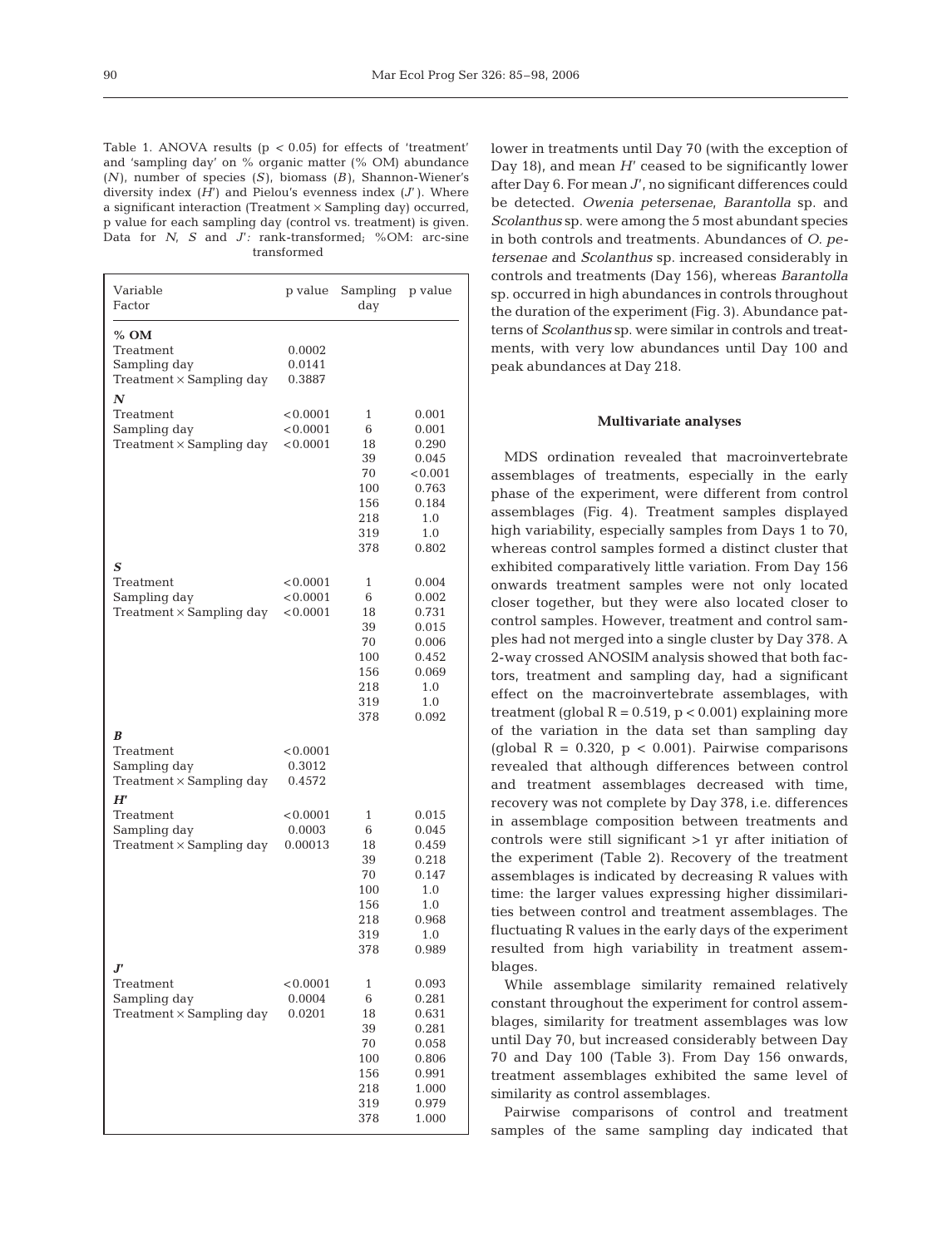assemblages were very different until Day 70 (high dissimilarities; 5 species explained >30% of the difference between control and treatment assemblages), but dissimilarities decreased continuously between Day 100 and the end of the experiment (by Day 378, the top 5 species only explained 16.6% of the difference between control and treatment assemblages), indicating that control and treatment assemblages became more similar (Table 4).

Between Day 1 and Day 70, species responsible for the dissimilarities occurred mainly in control assemblages (e.g. *Gari stangeri*, *Barantolla* sp., *Owenia petersenae*; Table 4). Only from Day 100 onwards did species in treatment assemblages contribute to some extent to average dissimilarity. The capitellid *Barantolla* sp. and the oweniid *O. petersenae* continued to contribute consistently to the dissimilarity  $(\delta)$  between control and treatment assemblages (indicated by a ratio of δ*i*/SD(δ*i*) > 1.3), whereas the taxa *Gammaridae* sp. B, *Tawera spissa* and *Notomastus* sp. (occurring in treatment plots) were also found to discriminate between the assemblages. From Day 319 onwards, a different set of species was responsible for assemblage dissimilarity (i.e. *Phoronis* sp., *Euchone* sp. A, *Trochodota dendyi*, *Polycirrcus* sp. A).

Average dissimilarity between treatment assemblages of consecutive sampling days remained relatively high ( $\delta$  = ca. 80%) until between Day 100 and Day 156, when it decreased to 68.2% (Table 5). Dissimilarity decreased further as the experiment progressed, and by Day 319 had reached levels similar to dissimilarities between control and treatment assemblages on Day 319 and Day 378. Relatively few species contributed to dissimilarity between treatment assemblages of the early consecutive sampling days (until approximately Day 100), and the ratios of δ*i*/SD(δ*i*) remained <1.3. After Day 100 the number of contributing species increased considerably, but the individual contributions of species decreased, thus indicating increasing complexity of the assemblage.

Relative dispersion and IMD described clear differences in variability between control and treatment assemblages (Table 6). While control assemblages displayed a relatively constant level of dispersion throughout the experiment, treatment assemblages exhibited considerably higher dispersion values until Day 100. However, treatment assemblage dispersion values decreased and, by Day 156 or shortly thereafter, reached the same level of dispersion as control assemblages. The trend of converging dispersion values was also expressed in the IMD values. That is, pairwise comparisons of control and treatment assemblages of the same sampling day revealed that, from Day 156 onwards, variability in the multivariate structure of control and treatment assemblages was comparable.



Fig. 2. Abundance of individuals (*N* ), mean number of species (*S* )*,* mean total biomass (*B* ) (per core), Shannon-Wiener's diversity index (*H*' ) and Pielou's evenness index (*J*' ) for control and treatment assemblages. Values given are means of 3 sampling plots (±SE). Symbols are offset for ease of reading

Spearman's rank correlation coefficient for treatment assemblages indicated a strong sequential change in the composition of the faunal assemblage  $(\rho = 0.813, p = 0.002;$  number of permutated statistics  $\geq$  $\rho = 0$  of 5000), but this trend was not observed to the same extent in control assemblages ( $\rho = 0.484$  with  $p =$ 0.04; number of permutated statistics  $\geq \rho = 18$  of 5000).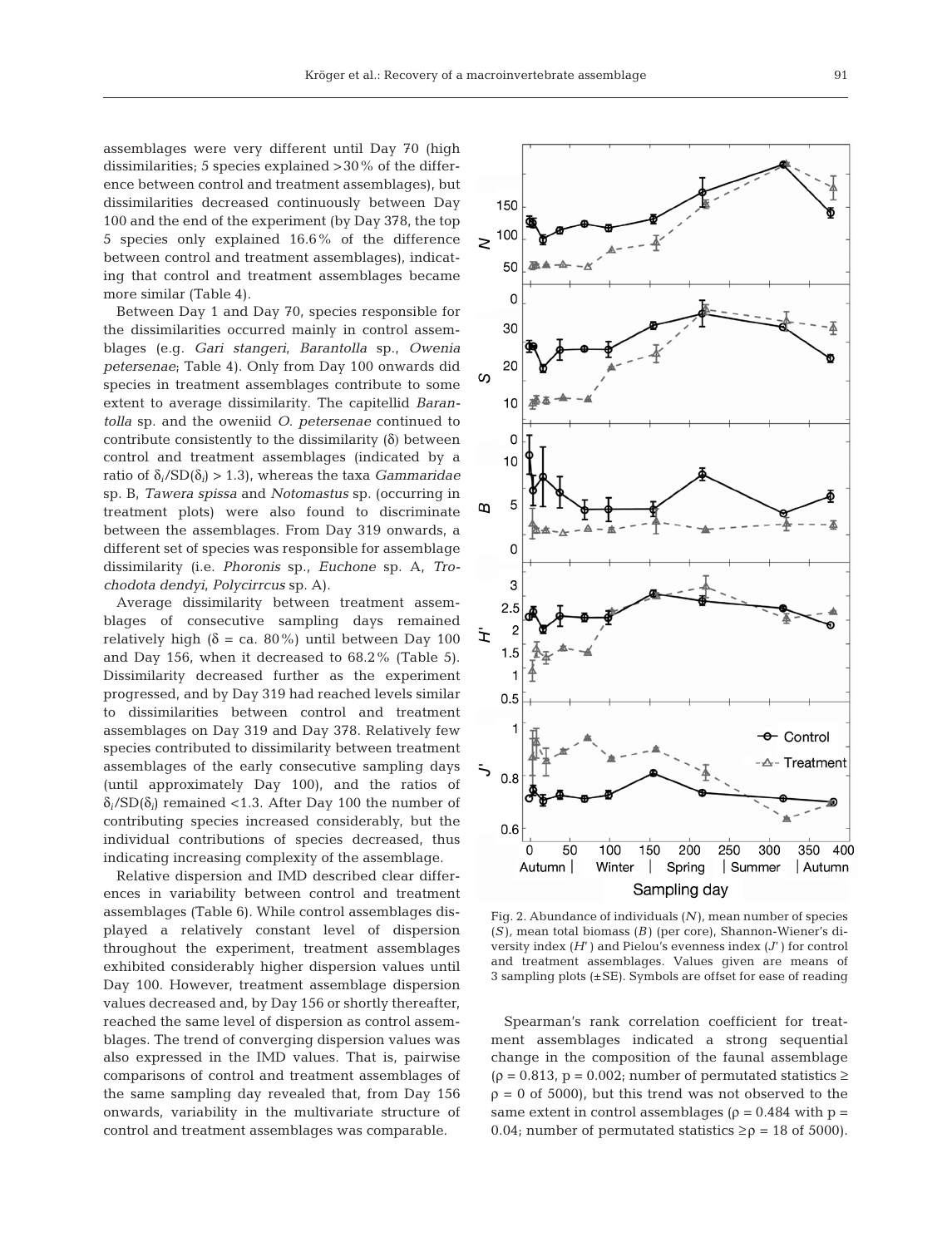

Fig. 3. Abundance of the 5 most numerically dominant taxa for (a) control and (b) treatment assemblages  $(n = 3)$ . Values given are means per core; SE were omitted for clarity

#### **DISCUSSION**

The method used in the present study to mimic an HAB-induced benthic die-off was successful, given that macroinvertebrate abundances, number of species and biomass were much reduced in treatment compared with control plots after removal of tarpaulins. Complete mortality did not occur, i.e. the disturbance was non-catastrophic. This is a more realistic starting point for benthic recovery processes after a naturally occurring disturbance than a state of 'tabula rasa' (clean slate), which is assumed in most current succession models that explain directional species replacement (Platt & Connell 2003).

The time required for a disturbed assemblage to recover completely and reach the same level of assemblage composition as the undisturbed surrounding assemblage depends on the criteria used to define complete recovery. According to the definition used in the present study, univariate indices of abundancebased parameters indicated a complete recovery of the assemblage in treatment plots for most indices after <100 d; for biomass and evenness, *J*' differences were not even significant on Day 1 of the experiment. Although not statistically significant, mean biomass in treatments remained lower than in controls for the duration of the experiment. Complete recovery of biomass can take as long as 1 turn-over of the most long-lived

constituent species in the community (Connell & Sousa 1983), in this case probably the sunset shell *Gari stangeri*. These univariate index results indicate that assemblage recovery was complete within <1 yr of experiment commencement: thus we initially accepted our first hypothesis that there was no difference in macroinvertebrate assemblages between control and treatment plots.

However, multivariate analysis revealed that, although some recovery had clearly occurred, control and treatment assemblages were still significantly dissimilar after 1 yr, and thus recovery was incomplete. Decreasing ANOSIM R values over time, decreasing dissimilarities and IMD values of same-day control and treatment assemblages indicated an on-going recovery process in which the disturbed assemblages showed increasing resemblance to the ambient control assemblages, thus confirming our hypothesis that changes in the assemblage composition would follow a sequential pattern. While the IMS supported the prediction

of a sequential pattern of community recovery, the trajectories of control and treatment assemblages, even though converging towards the same location in the ordination plot, did not overlap after 378 d. Our finding that a similar but not identical assemblage composition results post-disturbance is shared with most experimental defaunation studies, irrespective of the recov-



Fig. 4. Multi-dimensional scaling (MDS) ordination using Bray-Curtis similarities of 4th-root transformed production data (approximated from abundance and biomass data following Brey 1990). Sample points linked in temporal order. Stress =  $0.11$ . Numerals  $(1, 6, 18, \text{etc.})$ : sampling day; C: control, T: treatment.  $n = 8$  to 12 per sampling occasion. 1T and 6T: 1 sample each omitted from analysis due to 0 abundance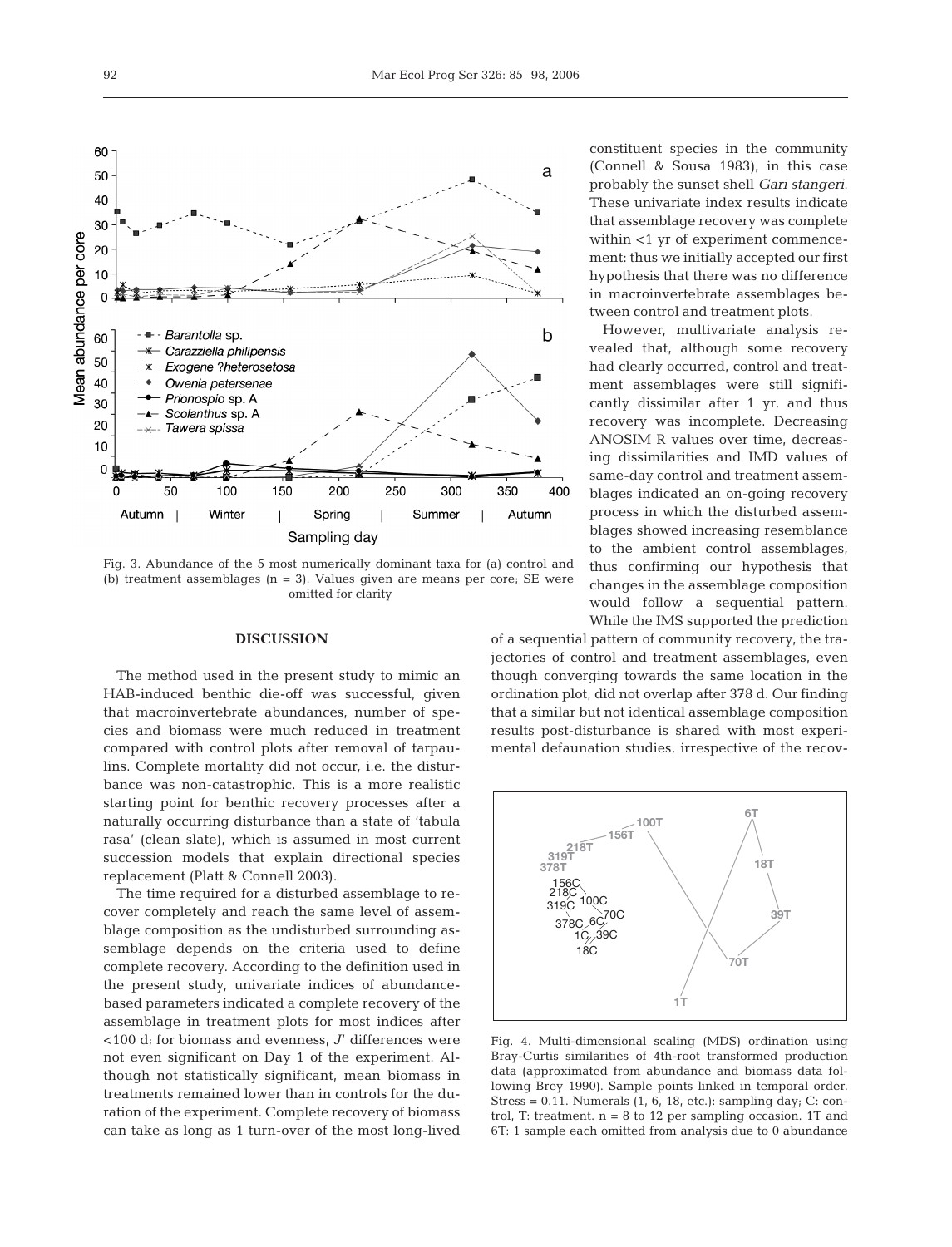Table 2. ANOSIM pairwise comparisons of 4th-root transformed production data for control (C) and treatment (T) assemblages on each sampling day. 1, 6, 18 etc.: sampling day

| Groups compared | R     | р       |
|-----------------|-------|---------|
| 1C, 1T          | 0.537 | < 0.001 |
| 6C, 6T          | 0.577 | < 0.001 |
| 18C, 18T        | 0.519 | < 0.001 |
| 39C, 39T        | 0.643 | < 0.001 |
| 70C, 70T        | 0.528 | < 0.001 |
| 100C, 100T      | 0.712 | < 0.001 |
| 156C, 156T      | 0.531 | < 0.001 |
| 218C, 218T      | 0.448 | < 0.001 |
| 319C, 319T      | 0.329 | < 0.001 |
| 378C, 378T      | 0.266 | 0.002   |

Table 3. Average among-replicate similarity (%) for control and treatment assemblages of 4th-root transformed production data

| Sampling day | Control | Treatment |
|--------------|---------|-----------|
| 1            | 46.51   | 17.21     |
| 6            | 49.80   | 19.13     |
| 18           | 43.69   | 15.96     |
| 39           | 45.65   | 24.03     |
| 70           | 50.43   | 17.21     |
| 100          | 44.50   | 35.64     |
| 156          | 40.50   | 40.89     |
| 218          | 46.86   | 50.29     |
| 319          | 50.62   | 46.98     |
| 378          | 46.98   | 45.30     |

ery time. Assuming that no other major disturbance interrupts the recovery process, we predict that recovery (as defined for the present study) will be completed after a second major recruitment event, i.e. ca. 2 yr after the experimental disturbance.

Total %OM remained slightly higher in treatment plots from Day 6 until the end of the experiment. Whether this was due to more decaying matter and subsequently a higher bacterial biomass in treatments following the oxygen depletion, or due to the existence of larvae and post-larval stages too small to be detected by eye and thus not removed from the sediment samples, remains open. The higher %OM levels in control and treatment plots from Day 156 onwards could also be caused by a seasonal increase in benthic diatoms or in phytoplankton accumulated on the sediment.

#### **Factors influencing recovery rate**

Recovery of benthic macroinvertebrate assemblages following a disturbance is determined by, among other factors, the spatial scale of the disturbance (Smith &

Brumsickle 1989). Short recovery times ranging from hours to weeks have been reported for small-scale disturbances  $\left($ <1 m<sup>2</sup> $\right)$  (Bell & Devlin 1983), whereas complete recovery following large-scale disturbances (>100 m2 ) requires several years (Gjøsæter et al. 2000). In the present study, where the scale of disturbance was  $\sim$ 25 m<sup>2</sup>, recovery of abundance (N) and number of species (*S*) to levels of adjacent undisturbed assemblages took approximately 10 mo (even though differences ceased to be significant after only 70 d). Similar results were reported in other meso-scale studies (1 to  $100 \text{ m}^2$ ), where recovery took between several weeks and several months, depending on the timing of the disturbance (Thrush et al. 1996). Soft-substrate intertidal communities typically recover much faster following spring or summer disturbances than following autumn or winter disturbances, with *N* and *S* returning to levels of the ambient undisturbed sediment almost as soon as recovery begins during spring or summer months (Zajac & Whitlach 1982, Beukema et al. 1999, Dittmann et al. 1999). Recovery in the present study indicates that macroinvertebrate assemblages of subtidal soft sediments exhibited the typical pattern following a disturbance in autumn, with recovery not being perceptible until mid-winter and *N* and *S* not approaching ambient levels until the following summer. The high degree of recovery in spring and summer, when abundances increased synchronously in ambient and disturbed sediments, indicated that the recovery process was influenced by the same largescale factors (e.g. seasonal cycles in reproduction and mortality) that influenced the ambient assemblage, which provides a pool of potential colonists.

#### **Origins of colonisers**

Conceptual models predict that adult immigration is more important for recovery on small spatial scales, whereas larvae and post-larval stages are dispersed over larger spatial scales and are thus more important for recovery dynamics on such larger scales (Günther 1992). Recent model simulations suggest that species' life history traits also affect recovery processes (Whitlach et al. 2001). In this model, early successional species (typically opportunists) colonised mainly as larval stages, while species with life history traits of late successional stages predominantly entered the newly available sediments as juvenile and adult immigrants. In the context of the present study, the model simulations of Whitlach et al. (2001) imply that larval recruitment is of more importance in the observed recovery process than juvenile and adult immigration, due to the ambient assemblage that consists primarily of opportunistic species. Such species were the poly-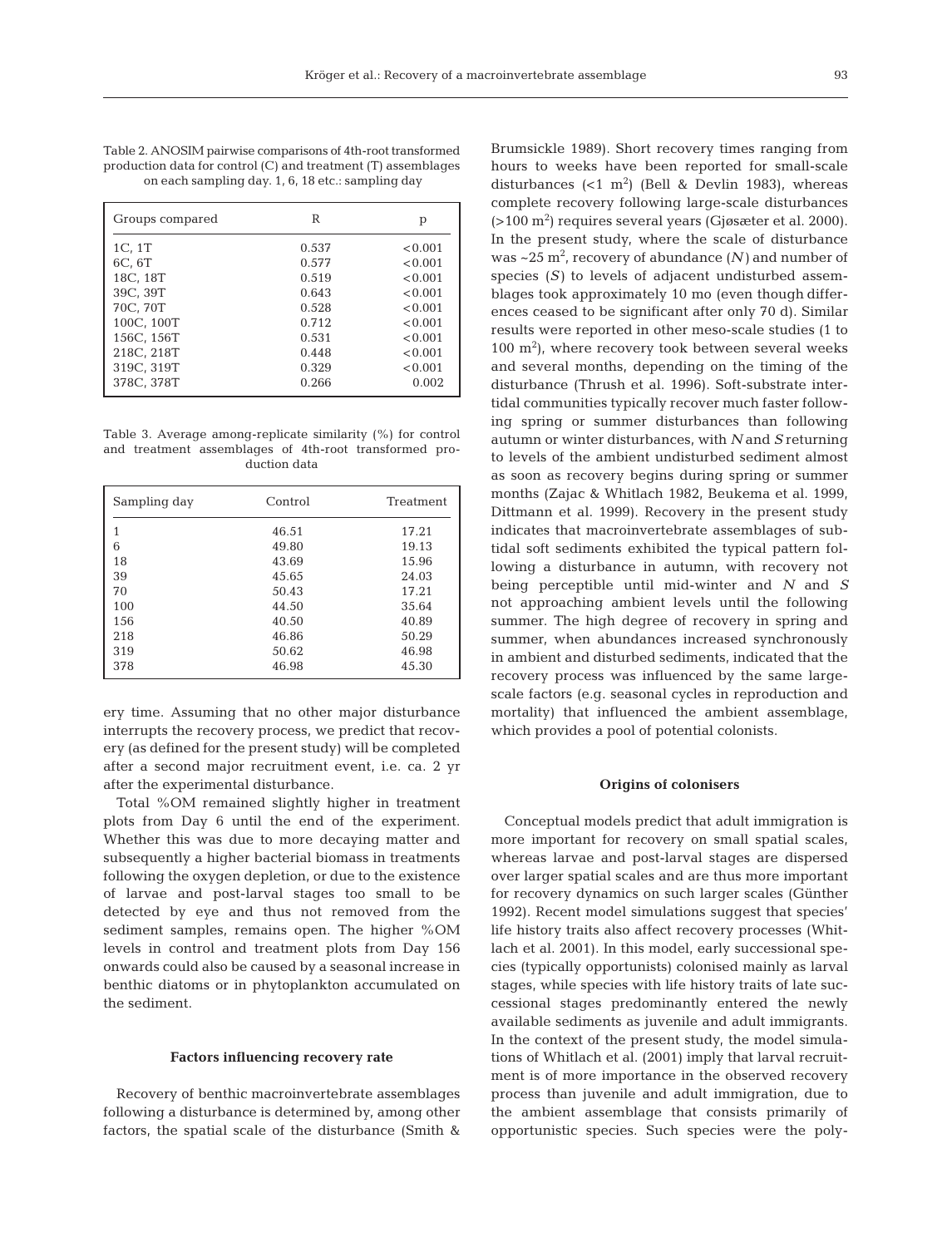| ٠                 |   |
|-------------------|---|
| ×                 | ٦ |
| ۰,<br>I<br>$\sim$ |   |
|                   |   |

| Table 4. Average dissimilarity ( $\delta$ ) for each sampling day and species contributing most to $\delta$ for control (C) and treatment (T)                            |
|--------------------------------------------------------------------------------------------------------------------------------------------------------------------------|
| assemblages. 1, 6, 18, etc.: sampling day; $y_{C,T}$ : average production of ith species in sample groups C and T; $\delta_i$ : contribution of ith                      |
| species to $\delta_i$ ; SD( $\delta_i$ ): standard deviation; $\sum \delta_i \phi_k$ : percent cumulative contribution to $\delta$ . Taxa: A = Amphipoda; An = Anthozoa; |
| $B = Bi$ valvia; E = Echinodermata; G = Gastropoda; P = Polychaeta; O = Ostracoda. Only the 5 species contributing most are listed                                       |

| Sampling day,<br>Site | $\delta$ | <b>Species</b>            | Taxon        | Уc   | $Y_{\rm T}$ | $\delta_i$ /SD $(\delta_i)$ ratio | $\sum \delta_{i\%}$ |
|-----------------------|----------|---------------------------|--------------|------|-------------|-----------------------------------|---------------------|
| 1C, 1T                | 84.27    | Gari stangeri             | $\, {\bf B}$ | 3.69 | 0.55        | 0.97                              | 8.89                |
|                       |          | Barantolla sp.            | $\mathbf P$  | 0.21 | 0.14        | 1.67                              | 16.10               |
|                       |          | Owenia petersenae         | $\mathbf P$  | 0.13 | 0.01        | 2.24                              | 22.23               |
|                       |          | Notomastus sp.            | $\mathbf P$  | 0.09 | 0.00        | 1.80                              | 28.22               |
|                       |          | Dolasterope quadrata      | $\circ$      | 0.04 | 0.00        | 1.41                              | 32.63               |
| 6C, 6T                | 87.37    | Barantolla sp.            | $\mathsf{P}$ | 0.19 | 0.00        | 2.93                              | 8.10                |
|                       |          | Gari stangeri             | B            | 2.08 | 0.00        | 0.75                              | 14.51               |
|                       |          | Owenia petersenae         | ${\bf P}$    | 0.05 | 0.00        | 2.54                              | 20.42               |
|                       |          | Notomastus sp.            | $\mathbf P$  | 0.12 | 0.00        | 1.73                              | 26.18               |
|                       |          | Dolasterope quadrata      | O            | 0.03 | 0.00        | 2.40                              | 30.95               |
| 18C, 18T              | 88.19    | Gari stangeri             | B            | 2.80 | 0.00        | 0.99                              | 11.15               |
|                       |          | Barantolla sp.            | $\mathbf P$  | 0.20 | 0.00        | 2.69                              | 19.60               |
|                       |          | Notomastus sp.            | $\mathsf{P}$ | 0.13 | 0.00        | 1.64                              | 27.18               |
|                       |          | Owenia petersenae         | $\mathbf P$  | 0.03 | 0.00        | 4.62                              | 33.40               |
|                       |          | Hemipodus simplex         | $\mathsf{P}$ | 0.03 | 0.00        | 1.61                              | 38.31               |
| 39C, 39T              | 86.04    | Barantolla sp.            | $\mathbf P$  | 0.17 | 0.00        | 3.31                              | 8.80                |
|                       |          | Notomastus sp.            | $\mathsf{P}$ | 0.16 | 0.04        | 1.99                              | 16.21               |
|                       |          | Gari stangeri             | B            | 1.70 | 0.00        | 0.77                              | 21.83               |
|                       |          | Hemipodus simplex         | $\mathbf P$  | 0.02 | 0.00        | 2.34                              | 26.58               |
|                       |          | Owenia petersenae         | $\mathbf P$  | 0.02 | 0.00        | 2.10                              | 31.31               |
| 70C, 70T              | 86.13    | Barantolla sp.            | P            | 0.21 | 0.00        | 3.30                              | 8.85                |
|                       |          | Notomastus sp.            | $\mathsf{P}$ | 0.07 | 0.00        | 2.22                              | 15.62               |
|                       |          | Gari stangeri             | B            | 1.24 | 0.00        | 0.79                              | 22.12               |
|                       |          | Owenia petersenae         | $\mathbf P$  | 0.03 | 0.00        | 1.95                              | 26.88               |
|                       |          | Hemipodus simplex         | $\mathbf P$  | 0.02 | 0.00        | 1.84                              | 30.83               |
| 100C, 100T            | 74.85    | Barantolla sp.            | $\mathbf P$  | 0.24 | 0.00        | 2.95                              | 8.43                |
|                       |          | Notomastus sp.            | $\mathsf{P}$ | 0.04 | 0.00        | 1.50                              | 13.61               |
|                       |          | Scolanthus sp.            | An           | 0.05 | 0.00        | 1.47                              | 17.97               |
|                       |          | Owenia petersenae         | $\mathbf P$  | 0.02 | 0.00        | 1.91                              | 21.36               |
|                       |          | Gammaridae sp. B          | А            | 0.02 | 0.02        | 1.12                              | 24.37               |
| 156C, 156T            | 68.93    | Barantolla sp.            | $\mathsf{P}$ | 0.10 | 0.00        | 2.78                              | 5.08                |
|                       |          | Notomastus sp.            | $\mathbf P$  | 0.07 | 0.00        | 1.61                              | 9.08                |
|                       |          | Gari stangeri             | $\, {\bf B}$ | 0.75 | 0.00        | 0.59                              | 12.49               |
|                       |          | Tawera spissa             | B            | 0.51 | 0.01        | 0.87                              | 15.85               |
|                       |          | Hemipodus simplex         | $\mathbf P$  | 0.02 | 0.00        | 1.24                              | 18.33               |
| 218C, 218T            | 58.14    | Barantolla sp.            | $\mathsf{P}$ | 0.13 | 0.00        | 2.66                              | 4.22                |
|                       |          | Notomastus sp.            | $\mathbf P$  | 0.07 | 0.02        | 2.09                              | 7.67                |
|                       |          | Gari stangeri             | B            | 1.82 | 0.00        | 0.64                              | 10.96               |
|                       |          | Leptomya retiaria         | B            | 0.06 | 0.00        | 1.35                              | 13.62               |
|                       |          | Maoricolpus roseus roseus | G            | 1.18 | 0.00        | 0.46                              | 16.23               |
| 319C, 319T            | 58.38    | Trochodota dendyi         | Ε            | 0.14 | 0.03        | 1.15                              | 3.61                |
|                       |          | Notomastus sp.            | $\mathsf{P}$ | 0.09 | 0.12        | 1.15                              | 7.07                |
|                       |          | Gari stangeri             | B            | 0.71 | 0.00        | 0.60                              | 10.35               |
|                       |          | Phoronis sp.              | $\mathbf P$  | 0.03 | 0.05        | 1.36                              | 13.37               |
|                       |          | Corbula zelandica         | B            | 0.13 | 0.00        | 0.76                              | 16.02               |
| 378C, 378T            | 55.99    | Trochodota dendyi         | $\mathbf E$  | 0.10 | 0.11        | 1.04                              | 4.00                |
|                       |          | Euchone sp. A             | $\mathsf{P}$ | 0.01 | 0.02        | 1.89                              | 7.31                |
|                       |          | Gammaridae sp. B          | А            | 0.01 | 0.04        | 1.48                              | 10.58               |
|                       |          | Polycirrus sp. A          | $\mathbf P$  | 0.02 | 0.11        | 1.22                              | 13.62               |
|                       |          | Notomastus sp.            | $\mathsf{P}$ | 0.05 | 0.07        | 1.11                              | 16.58               |

chaetes *Owenia petersenae* and *Prionospio* sp., the same genera that have been implicated in recovery from physical disturbances elsewhere (McCall 1977, Maurer et al. 1998). The synchronous abundance patterns in treatment and control plots from late winter onwards, in conjunction with low mean values of biomass in treatment plots even after *N* and *S* had recovered to ambient levels, corroborate the view that larval settlement was the primary means of recolonisation. The results of the present study emphasise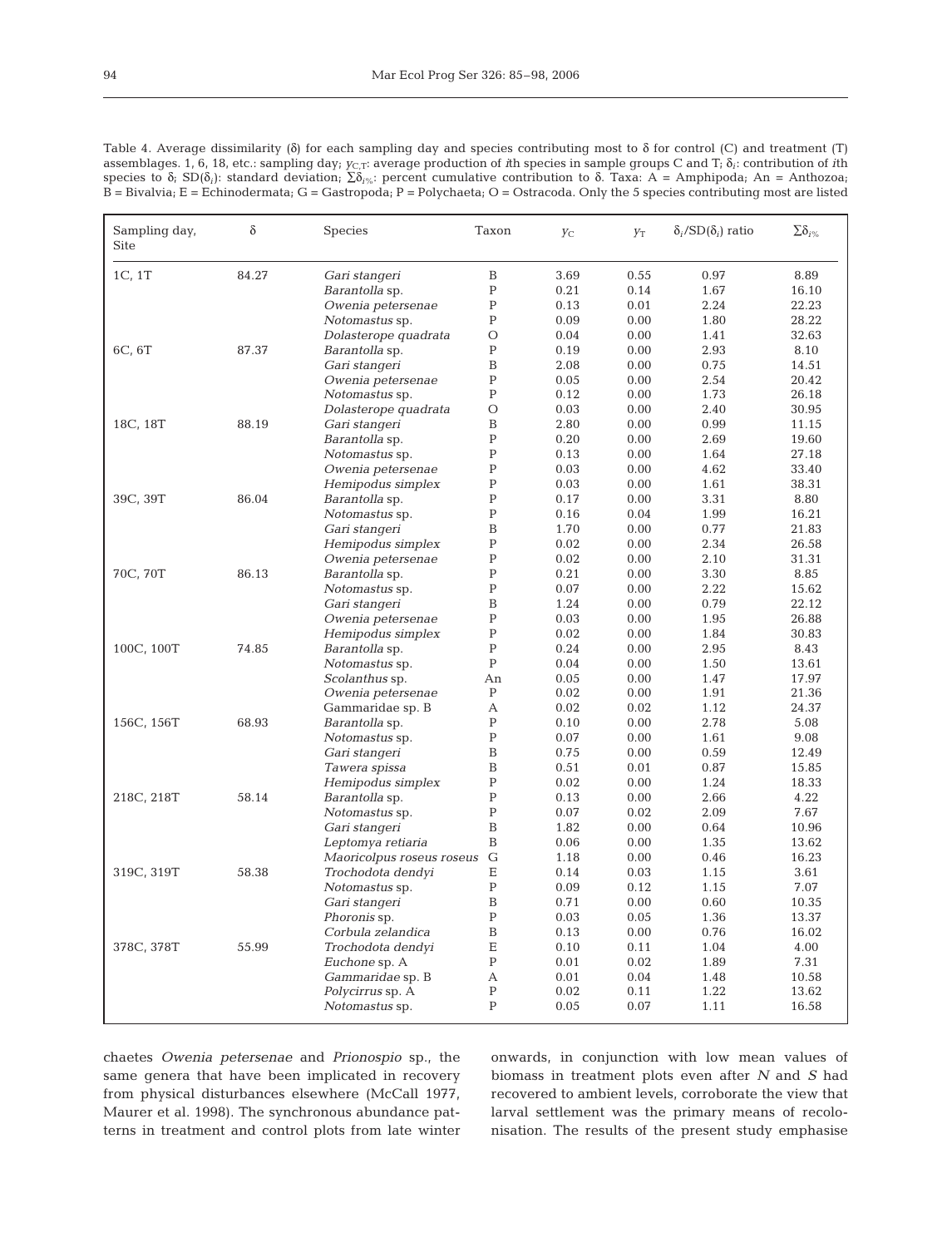Table 5. Treatment plot specific average dissimilarity (δ) and species contributing most to δ for consecutive sampling days. T: Treatment; 1, 6, 18, etc.: sampling day; *y*1, 2: average production of *i*th species in sample groups 1 and 2; δ*i*: contribution of *i*th species to δ; SD(δ<sub>*i*</sub>): standard deviation; Σδ<sub>*i*%</sub>: percent cumulative contribution to δ; Taxa: A = Amphipoda; An = Anthozoa;  $B = B$ ivalvia;  $C =$  Crustacea;  $E =$  Echinodermata;  $G =$  Gastropoda;  $P =$  Polychaeta;  $Ph =$  Phoronida. Only the 5 species contributing most are listed

| Sampling Day | δ     | <b>Species</b>                         | Taxon                    | $Y_1$        | $Y_2$        | $\delta_i$ /SD $(\delta_i)$ ratio | $\sum\!\delta_{i\%}$ |
|--------------|-------|----------------------------------------|--------------------------|--------------|--------------|-----------------------------------|----------------------|
| 1T, 6T       | 85.28 | Phoronis sp.                           | Ph                       | 0.02         | 0.02         | 0.82                              | 8.74                 |
|              |       | Barantolla sp.                         | $\, {\bf P}$             | 0.14         | 0.00         | 0.77                              | 16.70                |
|              |       | Carazziella philipensis                | $\, {\bf P}$             | 0.00         | 0.01         | 0.80                              | 24.34                |
|              |       | Microphthalamus sp. A                  | ${\bf P}$                | 0.00         | 0.00         | 0.67                              | 30.83                |
|              |       | Armandia muculata                      | $\mathbf P$              | 0.00         | 0.00         | 1.02                              | 37.16                |
| 6T, 18 T     | 82.52 | Carazziella philipensis                | $\mathbf P$              | 0.01         | 0.00         | 0.89                              | 7.44                 |
|              |       | Armandia muculata                      | $\mathbf P$              | 0.00         | 0.01         | 0.97                              | 14.69                |
|              |       | Phoronis sp.                           | Ph                       | 0.02         | 0.01         | 0.71                              | 20.59                |
|              |       | Corbula zelandica                      | B                        | 0.04         | 0.11         | 0.43                              | 26.16                |
|              |       | Capitomastus sp.                       | $\, {\bf P}$             | 0.00         | 0.00         | 0.72                              | 31.06                |
| 18T, 39T     | 80.32 | Armandia muculata                      | ${\bf P}$                | 0.01         | 0.01         | 0.96                              | 7.36                 |
|              |       | Gammaridae sp. B                       | А                        | 0.00         | 0.01         | 0.84                              | 14.48                |
|              |       | Carazziella philipensis                | $\mathbf P$              | 0.00         | 0.00         | 0.97                              | 20.73                |
|              |       | Phoronis sp.                           | Ph                       | 0.01         | 0.02         | 0.66                              | 26.80                |
|              |       | Trochus tiaratus                       | G                        | 0.32         | 0.08         | 0.42                              | 32.82                |
| 39T, 70T     | 79.77 | Phoronis sp.                           | Ph                       | 0.02         | 0.03         | 0.77                              | 8.91                 |
|              |       | Armandia muculata                      | $\mathbf P$              | 0.01         | 0.00         | 1.11                              | 16.30                |
|              |       | Gammaridae sp. B                       | А                        | 0.01         | 0.00         | 0.82                              | 23.09                |
|              |       | Carazziella philipensis                | $\mathbf P$              | 0.00         | 0.00         | 0.87                              | 29.36                |
|              |       | Corbula zelandica                      | B                        | 0.00         | 0.12         | 0.54                              | 35.47                |
| 70T, 100T    | 80.43 | Corbula zelandica                      | B                        | 0.12         | 0.19         | 0.69                              | 5.88                 |
|              |       | Gammaridae sp. B                       | А                        | 0.00         | 0.02         | 1.16                              | 10.88                |
|              |       | Phoronis sp.                           | Ph                       | 0.03         | 0.00         | 0.67                              | 15.20                |
|              |       | Paguridae spp. juvenile                | $\mathsf{C}$             | 0.01         | 0.11         | 0.66                              | 19.45                |
|              |       | Syllidae sp. F                         | $\mathbf P$              | 0.00         | 0.00         | 1.60                              | 23.69                |
| 100T, 156T   | 68.24 | Scolanthus sp.                         | An                       | 0.00         | 0.03         | 2.53                              | 5.58                 |
|              |       | Gammaridae sp. B                       | А                        | 0.02         | 0.05         | 1.01                              | 9.39                 |
|              |       | Paguridae spp. juvenile                | C                        | 0.11         | 0.03         | 0.82                              | 13.20                |
|              |       | Xymene pusillus                        | $\mathsf{G}$             | 0.00         | 0.04         | 0.86                              | 16.51                |
|              |       | Ruditapes largillierti                 | $\, {\bf B}$             | 0.00         | 0.01         | 1.23                              | 19.83                |
| 156T, 218T   | 61.04 | Serratina charlottae                   | B                        | 0.00         | 0.02         | 1.85                              | 3.28                 |
|              |       | Phoronis sp.                           | Ph                       | 0.02<br>0.03 | 0.06<br>0.24 | 1.45                              | 6.52                 |
|              |       | Scolanthus sp.                         | А                        |              |              | 1.64                              | 9.61                 |
|              |       | Xymene pusillus                        | ${\rm G}$<br>$\mathbf E$ | 0.04         | 0.02         | 0.97                              | 12.29                |
| 218T, 319T   | 56.74 | Trochodota dendyi                      | $\, {\bf P}$             | 0.00         | 0.02         | 1.20                              | 14.91                |
|              |       | Barantolla sp.<br>Serratina charlottae | $\, {\bf B}$             | 0.00<br>0.02 | 0.05<br>0.00 | 1.89<br>1.81                      | 3.13<br>6.05         |
|              |       |                                        | $\mathbf P$              | 0.02         | 0.12         | 0.95                              | 8.88                 |
|              |       | Notomastus sp.                         | $\, {\bf P}$             | 0.02         | 0.05         | 1.21                              | 11.46                |
|              |       | Polycirrus sp. A<br>Owenia petersenae  | $\mathbf P$              | 0.01         | 0.10         | 2.16                              | 13.94                |
| 319T, 378T   | 56.92 | Notomastus sp.                         | $\, {\bf P}$             | 0.12         | 0.07         | 1.22                              | 3.57                 |
|              |       | Trochodota dendyi                      | $\mathbf E$              | 0.03         | 0.11         | 1.08                              | 6.94                 |
|              |       | Polycirrus sp. A                       | $\mathbf P$              | 0.05         | 0.11         | 1.29                              | 10.00                |
|              |       | Phoronis sp.                           | Ph                       | 0.05         | 0.04         | 1.28                              | 12.86                |
|              |       | Halicarcinus cooki                     | $\mathcal{C}$            | 0.02         | 0.05         | 1.10                              | 15.52                |
|              |       |                                        |                          |              |              |                                   |                      |

the importance of seasonal recruitment in recovery processes (Zajac & Whitlach 1982).

# **Comparison with other studies**

In contrast to many studies on the effects of natural or anthropogenic disturbances on assemblages, a rapid, albeit short-lived, increase in abundances of one or a few opportunistic species immediately postdisturbance, as predicted in succession models (Pearson & Rosenberg 1976, 1978, Rhoads et al. 1978), was not observed in the present study. Peak abundances of macroinvertebrate opportunists were reported for both natural and experimental small-scale (Norkko & Bonsdorff 1996), meso-scale (Arntz & Rumohr 1982, Oliver & Slattery 1985) and large-scale benthic disturbances (Rosenberg et al. 2002). Such opportunistic responses are triggered when factors that normally inhibit population dynamics of oppor-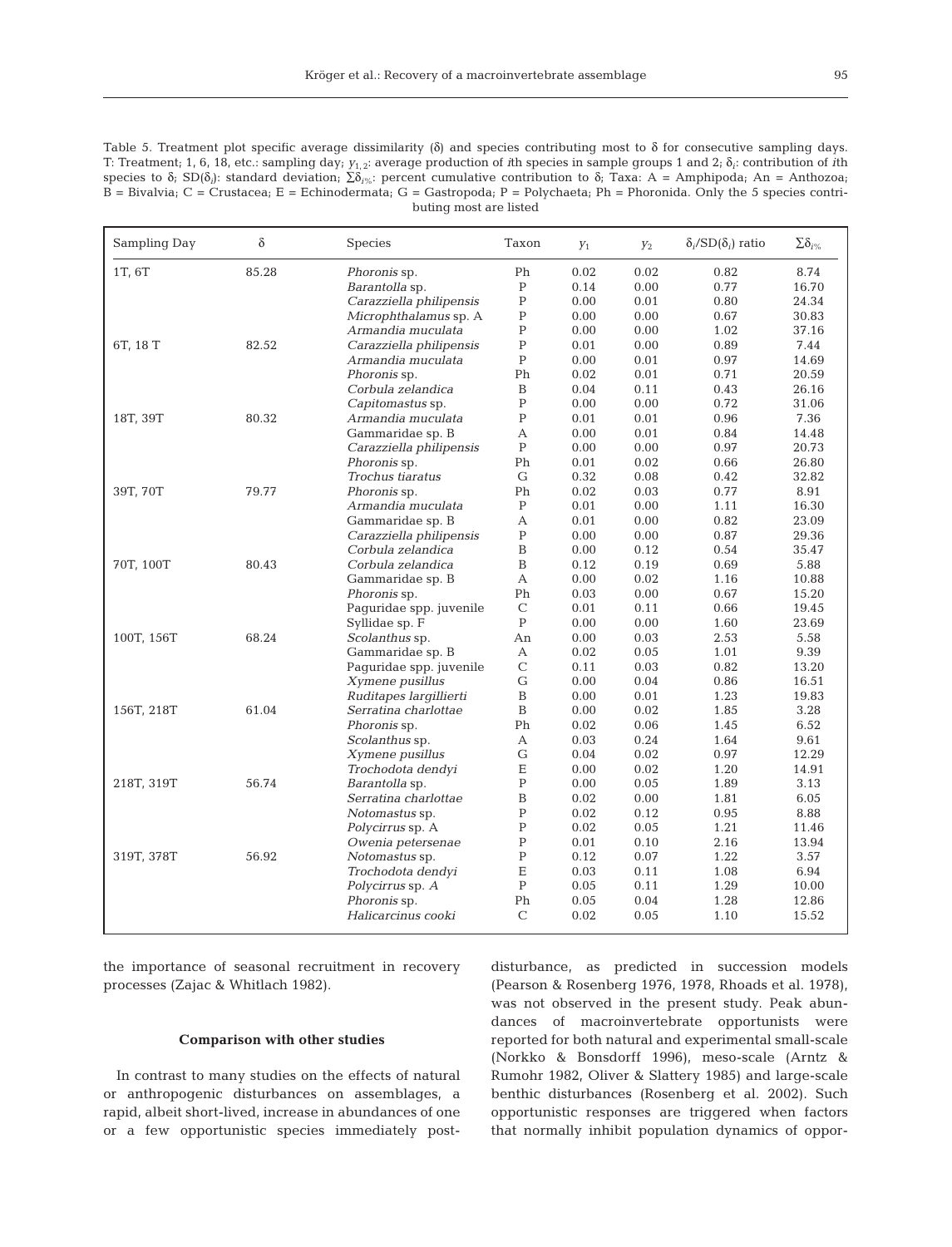|  | Table 6. Relative dispersion and Index of Multivariate Dis-       |  |  |  |
|--|-------------------------------------------------------------------|--|--|--|
|  | persion $(IMD)$ for control $(C)$ and treatment $(T)$ assemblages |  |  |  |
|  | of 4th-root transformed production data                           |  |  |  |

| Sampling |       | Relative dispersion | Pairwise comparisons |          |
|----------|-------|---------------------|----------------------|----------|
| day      |       | Control Treatment   | Groups               | IMD      |
| 1        | 0.787 | 1.628               | 1C. 1T               | $-0.795$ |
| 6        | 0.616 | 1.595               | 6C. 6T               | $-0.875$ |
| 18       | 0.941 | 1.705               | 18C. 18T             | $-0.875$ |
| 39       | 0.816 | 1.506               | 39C. 39T             | $-0.734$ |
| 70       | 0.577 | 1.643               | 70C. 70T             | $-0.892$ |
| 100      | 0.869 | 1.247               | 100C. 100T           | $-0.483$ |
| 156      | 1.038 | 1.054               | 156C. 156T           | 0.004    |
| 218      | 0.759 | 0.556               | 218C, 218T           | 0.233    |
| 319      | 0.554 | 0.732               | 319C, 319T           | $-0.219$ |
| 378      | 0.751 | 0.829               | 378C. 378T           | $-0.098$ |

tunists, such as resource competition and/or amensalistic interactions with bioturbators or tube-builders, are eliminated or restricted following a disturbance (Norkko et al. 2006). The degree of elimination of, or isolation from, these factors depends on the scale and intensity of the disturbance experienced. The absence of an opportunistic response in the present study is surprising, considering the spatial scale of the disturbance and the dominance of opportunistic species in the ambient sediments, some of which have exhibited typical abundance peaks following disturbances (Pearson & Rosenberg 1978, Rhoads et al. 1978). Yet, the absence of such model-predicted patterns has also been noted elsewhere and was attributed to the timing of the disturbance (Zajac & Whitlach 1982) and food limitations owing to low organic matter content of the sediment (Thrush et al. 1996). Similarly, no opportunistic abundance peaks were detected following the large-scale toxic blooms in the Skagerrak-Kattegat area (bloom extent ca.  $75\,000\ \text{km}^2$ ; Olsgard 1993) and in Wellington Harbour (ca. 85 km<sup>2</sup>; Wear & Gardner 2001, Gardner & Wear 2006).

In the present study, the slightly higher densities of *Owenia petersenae* and *Barantolla* sp. in treatment plots >200 d post-disturbance reflected observed abundance changes following seasonal recruitment in the ambient sediment, but not the model-predicted peak of opportunistic species responding to increased resource levels. We suggest that the absence of shortterm high abundances of opportunistic species was due to a combination of the timing of the disturbance in autumn (i.e. past the main seasonal recruitment peak in Wellington Harbour) and also to a lack of food availability in the sediment. The present study therefore supports the notion that the way disturbances influence soft-sediment macroinvertebrate assemblages depends on various factors, including the

spatial scale and intensity of the disturbance, seasonal patterns of recruitment, the local hydrodynamic regime and organic enrichment levels of the sediment. Such a multitude of influences leads to 'a kaleidoscope of post-disturbance changes' (Platt & Connell 2003) of the disturbed assemblages, and thus it remains difficult to construct general predictions concerning the trajectory of assemblage composition; i.e. simple succession models are likely to be inadequate.

## **Successional models**

It is nonetheless useful to examine to what extent our results concur with existing models of community recovery. Successional models for marine softsediment macroinvertebrate assemblages predict that the recovery process will exhibit a specific sequence of stages in time and space, whereby each stage is characterised by a typical suite of species well adapted by certain life history traits to the postdisturbance environment (Pearson & Rosenberg 1976, 1978, Rhoads et al. 1978). Briefly, the successional stage closest to a disturbance, Stage I, is comprised of small and rapidly colonizing species that experience high mortality rates, with a co-occurring high turnover rate of species. The final stage, Stage III, is characterised by a diverse equilibrium or 'climax' assemblage often comprised by relatively stable (albeit low) population densities and consisting of larger, long-lived and often deeper-burrowing organisms similar to those of the pre-disturbed community. Stage II is a more unpredictable and transitory stage, where opportunistic species still dominate, but nonopportunists also occur.

The recovery process in the present study did not fulfil model predictions with regard to the initial successional stage. Yet, when using multivariate analyses such as MDS ordinations, ANOSIM and SIM-PER to examine compositional changes during the recovery process, some concordance with the model was observed. In the MDS ordination (Fig. 4), control samples of the entire sampling period grouped together, and this cluster represents the 'equilibrium' or Stage III assemblage of the ambient sediment albeit with high abundances of species usually considered typical of Stage I and II assemblages. In the early recovery phase, treatments showed a dramatic change in assemblage composition, as indicated by the 'loop' on the right hand side of the MDS plot and by results of the 1-way ANOSIM and SIMPER analyses, suggesting a high species turnover as predicted by the models for the successional Stages I and II.

After 378 d, the treatments had approached (but not quite reached) the 'climax' or reference stage of the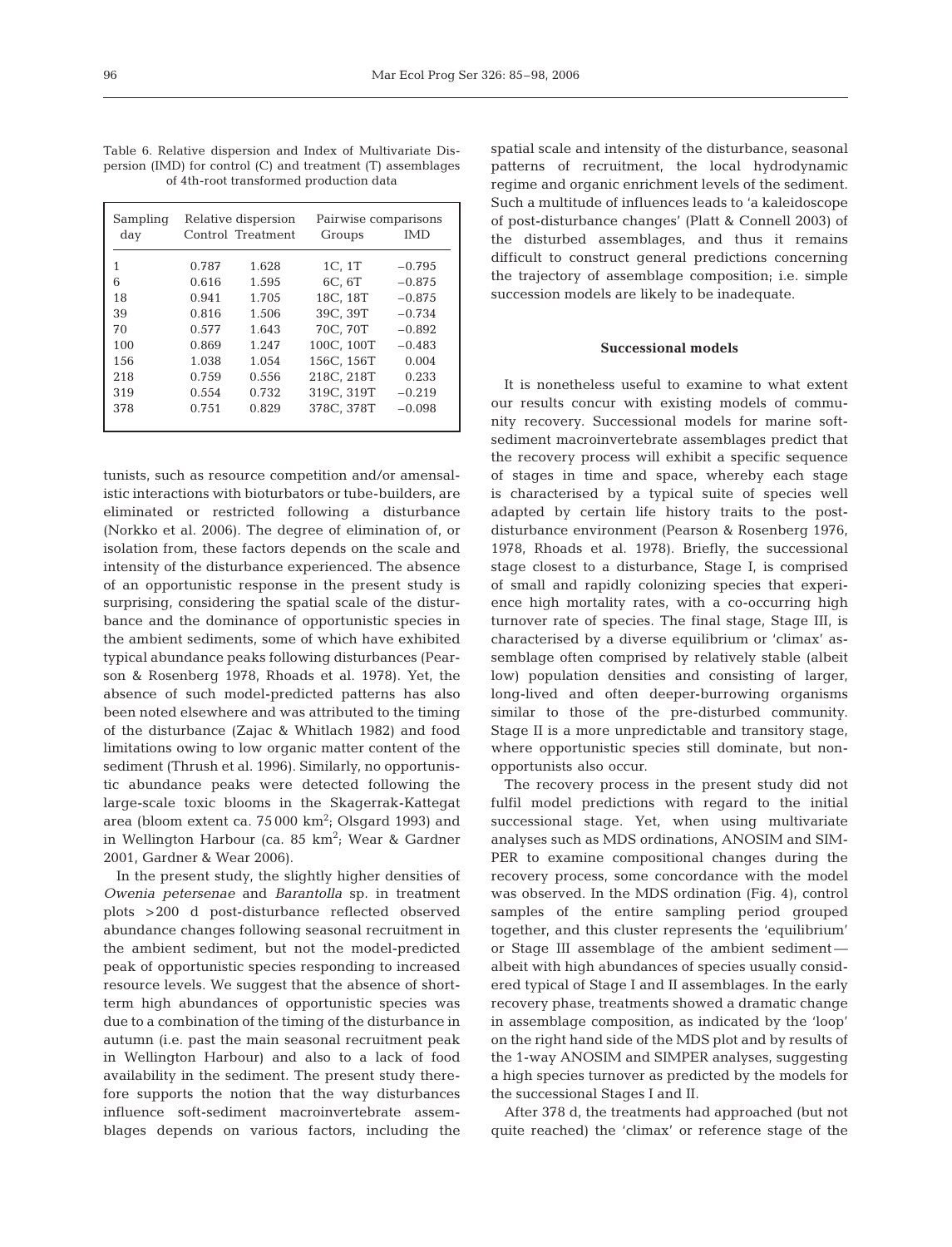controls in terms of assemblage composition. Similar results were reported from Gullmarsfjord, Sweden, where benthic recovery processes following severe oxygen depletion were analysed by MDS ordination (Fig. 6 in Rosenberg et al. 2002). Despite the differences between the present study and that of Rosenberg et al. (2002), the recovery processes are remarkably similar.

In conclusion, results of multivariate analyses suggest that recovery processes subsequent to an experimental disturbance in a hydrodynamically active soft-sediment site in Wellington Harbour were generally in accordance with current successional models. However, these models are disturbancespecific (organic enrichment; physical disturbance) and paint only a broad picture of recovery as a successional shift from *r*- to *K*-selected species dominating the community. Consequently, the models' practical uses are restricted in terms of their inability to deliver predictions about recovery times or the end point of recovery following other types of disturbance.

Further investigations into the underlying causes that regulate and influence recovery of subtidal softsediment macroinvertebrate assemblages after mesoand large-scale disturbances such as HABs are clearly needed. A general assessment of the effects of HABs on benthic macroinvertebrate assemblages remains difficult. An HAB can have strongly variable effects on benthic assemblages, depending on local hydrodynamic conditions and disturbance history of the assemblages (Kröger et al. 2006). Most HABs are stochastical and discrete events, with assemblages being able to recover within 2 to 4 yr depending on the spatial extent and intensity of the bloom (Gjøsæter et al. 2000). However, a scenario is conceivable where, under global warming and increasing coastal pollution, HABs will occur more frequently. If disturbance frequencies become too high (e.g. annual blooms), assemblages may not be able to return to their pre-disturbance state. A consequent shift in assemblage structure leading to the establishment of different, possibly impoverished, assemblages, which are constantly disturbed and cannot reach equilibrium status, would have far-reaching implications on the structure and function of marine food webs.

*Acknowledgements.* We thank J. Long, R. Williamson and S. Wood (Cawthron Institute) for their help in the field and laboratory. We are grateful to G. Read, N. Bruce (National Institute for Water and Atmospheric Research), B. Marshall (Museum of New Zealand Te Papa Tongarewa) and L. Bolton-Ritchie (Environment Canterbury) for their help with species identification. This study was part of K.K.'s PhD dissertation and was supported by a Victoria University of Wellington Post-Graduate Targeted Scholarship.

## LITERATURE CITED

- Arntz WE, Rumohr H (1982) An experimental study of macrobenthic colonization and succession, and the importance of seasonal variation in temperate latitudes. J Exp Mar Biol Ecol 64:17–45
- Bell S, Devlin D (1983) Short-term macrofaunal recolonization of sediment and epibenthic habitats in Tampa Bay, Florida. Bull Mar Sci 33:102–108
- Beukema JJ, Flach EC, Dekker R, Starink M (1999) A longterm study of the recovery of the macrozoobenthos on large defaunated plots on a tidal flat in the Wadden Sea. J Sea Res 42:235–254
- Brey T (1990) Estimating productivity of macrobenthic invertebrates from biomass and mean individual weight. Meeresforschung 32:329–343
- Chang FH, Chiswell SM, Uddstrom MD (2001) Occurrence and distribution of *Karenia brevisulcata* (Dinophyceae) during the 1998 summer toxic outbreaks on the central east coast of New Zealand. Phycologia 40:215–222
- Clarke KR (1993) Non-parametric multivariate analyses of changes in community structure. Aust J Ecol 18:117–143
- Clarke KR, Gorley RN (2001) PRIMER v5: User manual/ tutorial Primer-E. Plymouth Marine Laboratory, Plymouth
- Clarke KR, Green RH (1988) Statistical design and analysis for a 'biological effects' study. Mar Ecol Prog Ser 46: 213–226
- Clarke KR, Warwick RM (2001) Change in marine communities: an approach to statistical analysis and interpretation. Plymouth Marine Laboratory, Plymouth
- Clarke KR, Warwick RM, Brown BE (1993) An index showing breakdown of seriation, related to disturbance, in a coralreef assemblage. Mar Ecol Prog Ser 102:153–160
- Connell JH, Sousa WP (1983) On the evidence needed to judge ecological stability or persistence. Am Nat 121: 789–824
- Dayton PK (1971) Competition, disturbance, and community organization: the provision and subsequent utilization of space in a rocky intertidal community. Ecol Monogr 41: 351–389
- Diaz RJ, Rosenberg R (1995) Marine benthic hypoxia: a review of its ecological effects and the behavioural responses of benthic macrofauna. Oceanogr Mar Biol Annu Rev 33:245–303
- Dittmann S, Günther CP, Schleier U (1999) Recolonization of tidal flats after disturbance. In: Dittmann S (ed) The Wadden Sea ecosystem stability properties and mechanisms. Springer-Verlag, Berlin, p 175–192
- Ford RB, Thrush SF, Probert PK (1999) Macrobenthic colonisation of disturbances on an intertidal sandflat: the influence of season and buried algae. Mar Ecol Prog Ser 191:163–174
- Gardner JPA, Wear RG (2006) Subtidal macro-invertebrate community recovery in Wellington Harbour (New Zealand) after a large-scale natural die off. NZ J Mar Freshw Res 40:29–42
- Gjøsæter J, Lekve K, Stenseth NC, Leinaas HP and 7 others (2000) A long-term perspective on the *Chrysochromulina* bloom on the Norwegian Skagerrak coast 1988: a catastrophe or an innocent incident? Mar Ecol Prog Ser 207:201–218
- Günther CP (1992) Dispersal of intertidal invertebrates: a strategy to react to disturbances of different scales? J Sea Res 30:45–56
- Hallegraeff GM (1993) A review of harmful algal blooms and their apparent global increase. Phycologia 32:79–99
- Heath RA (1977) Circulation and hydrology of Wellington Harbour. NZ Oceanogr Surv 12:8